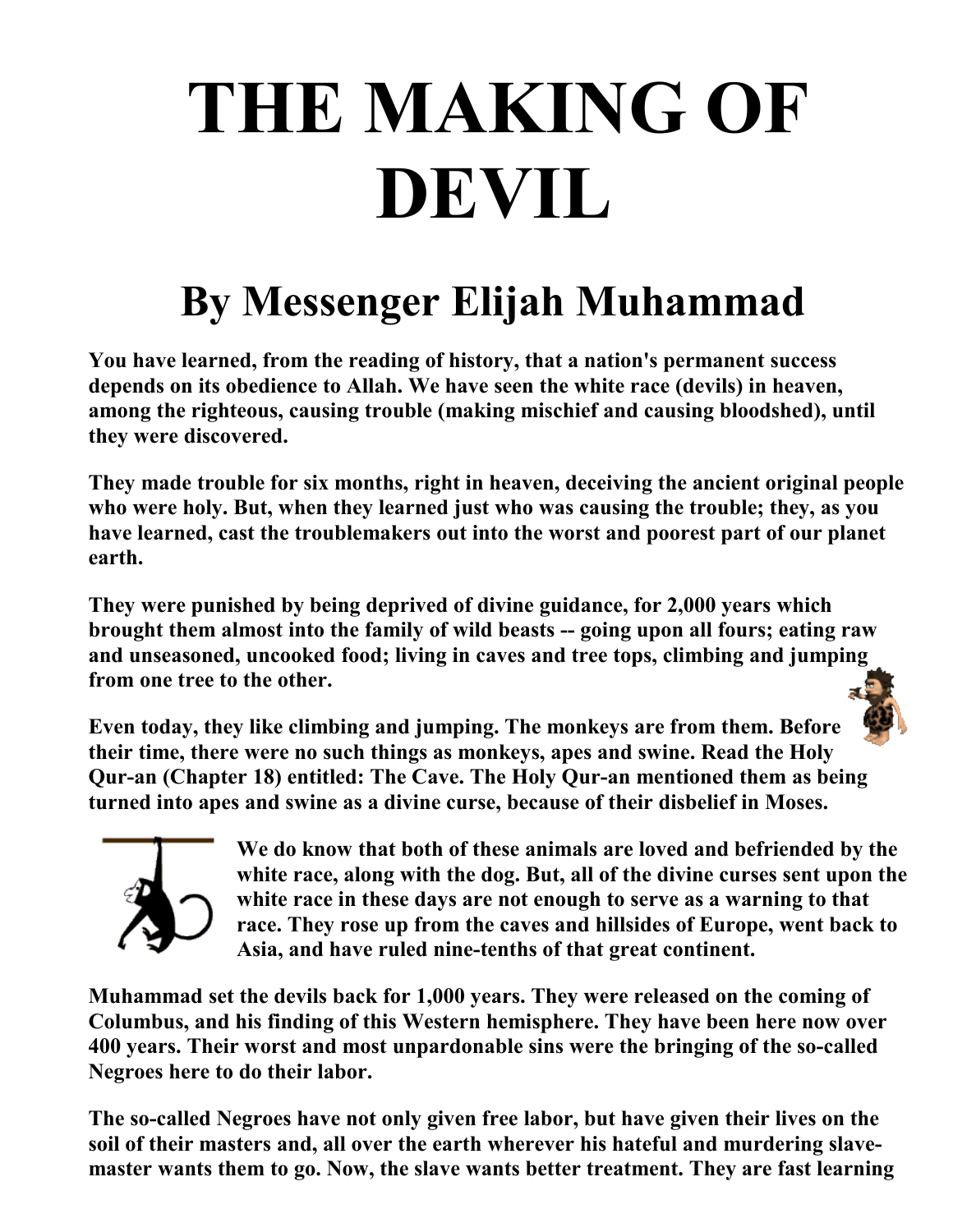**today, that these are the children of those who made merchandise out of their fathers. The devil is the devil regardless of place and time.**

**They deceived our fathers and are now deceiving the children, under many false disguises, (as though they want to be friends of the black man) such as integration and intermarriage.**

**The devil said to Allah: AI shall certainly come upon them from before them and from behind them; and from their right and from their left; and Thou wilt not find most of them thankful (Holy Qur-an 7:17). This is being fulfilled before our very eyes today. The devils are doing both.**

**They come to the so-called Negroes as friends and as open enemies. They go before them, changing the truth into false; and come behind the Truth-bearer to the so-called Negroes, speaking evil of the truth. They threaten the so-called Negroes with poverty and imprisonment, and make rosy promises to them, only to deceive.**

**They are telling the so-called Negroes that they realized that they used to mistreat the Negroes, but now they are going to do better and forget the past. Let us live like brothers for we are all from God.**

**Along with such smooth lies is an offer of one of the devils' women. The poor so-called Negroes fall victim and the devil men raid the neighborhood of the so-called Negro women, day and night, to make all desirous of hell fire.**

**This is the way they have planned to beat Allah to the so-called Negroes. What should you do? The answer: Stay away from sweethearting with devils. Surely this is the end of their time, on our planet. Allah said to the devil: Get out of it despised, and driven away. Whoever of them (the Negroes) will follow you, I will certainly fill hell with you all (7:18). So remember, your seeking friendship with this race of devils means seeking a place in their hell.**

**The devil swore to them that he was a sincere adviser (7:21). The Holy Qur-an further says: Surely they took the devils for friends instead of Allah, and they think that they are right guided (7:30). Not only the so-called Negroes are deceived by this race of devils, but even many of the Asiatic Muslims do not know that the white race are devils.**

**Some hate me for teaching this manifest truth of that race; but I want my people here (the so-called Negroes) to wake up and escape the fire that Allah has kindled for their enemies. For they really are not to blame and only need awakening.**

**Some so-called Negroes, who are in love with the devils, do not like to see nor hear it being made manifest. We could lose them without ever missing them; for all who are found believing in, and in love with, the devils will be destroyed with the devils.**

**Now, the world must know how to distinguish the real devils from the non-devils, for**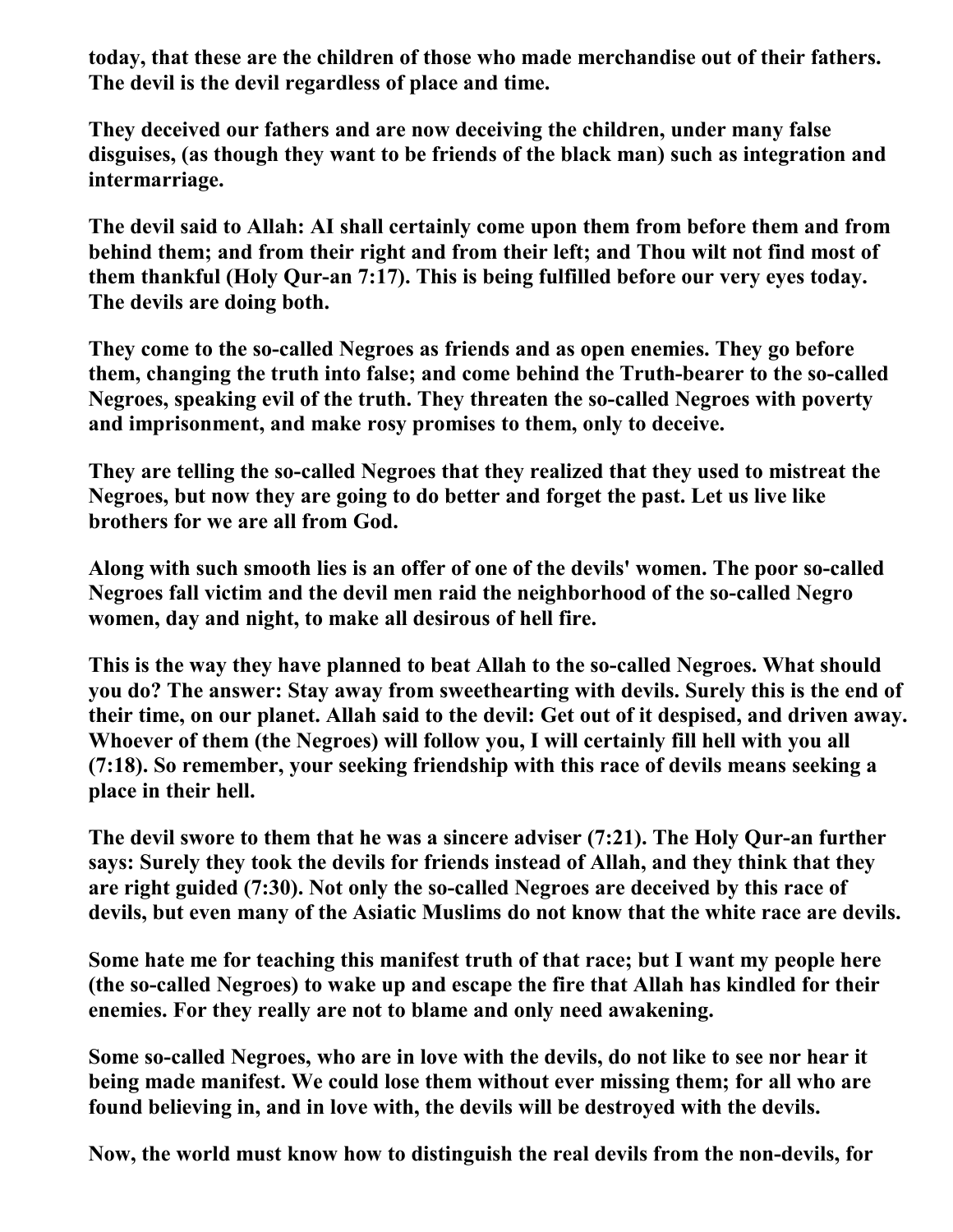**there are thousands of our people throughout the world who can hardly be distinguished, by color, from the real devil. There are certain climates which seem to change the white race into a red or brown color.**

**And where they mix freely with our own kind, their skin and eyes show a difference in color. Their eyes are brown and grayish blue. By carefully watching their behavior, you can easily distinguish them from our people (dark, brown, yellow or red).**

**The characteristics of their children are easily distinguished from the original children, regardless of how near in color they may be. The devil children, whenever they are around and among original children, like to show off, and love to make mockery of the original children.**

**They teach them evil; talk filth; sing filthy songs; filthy dancing; and games; and will not leave the original children without starting a fight. Their little mouths, like their parents' before them, are filled with cursing and swearing.**

**Remember the Bible's teaching of this race of devils, and especially II Thessalonians (Chapter 2:3-12), and Revelation (12:9-17,20:10). The treatment of the so-called Negroes by the devils is sufficient proof to the so-called Negroes, that they (the white race), are real devils.**

**And if this teaching, along with what they are suffering from their beloved devils, does not awaken them to the knowledge of the devils, all I can say for them, then is that they are just lost. They won't be accepted by God nor by the righteous Muslims, with even the name of the devils.**

**Muhammad took hold of the best, the belief in one God (Allah), and was successful. Fourteen hundred years after him we are successful. That is, we who will not set up another God with Allah. The fools who refuse to believe in Allah alone, as the one God, if asked: Who made the heavens and earth? most surely would say God, and would not say: God, the Son, and the Holy Ghost. Then why don't they serve and obey Allah?**

**It is a perfect insult to Allah, who made the heavens and earth, and makes the earth to produce everything for our services, and even the sun, moon and stars -- which serve our needs -- for us to bow down and worship anything other than Allah as a God. The Great Mahdi, Allah in person, who is in our midst today, will put a stop once and forever, to the serving and worshiping of other gods beside Himself.**

**It is the devil's way of bringing the people (the so-called Negroes) of Allah in opposition to Him by teaching the people to believe and do just the thing that God forbids. Muhammad did not try making a likeness of God nor have his followers done so.**

**He and his followers obey and do the law of Allah, while the Jews and the Christians preach it and do otherwise. We are now being brought face to face with Allah, for a showdown between Him and that which we have served as god beside Him.**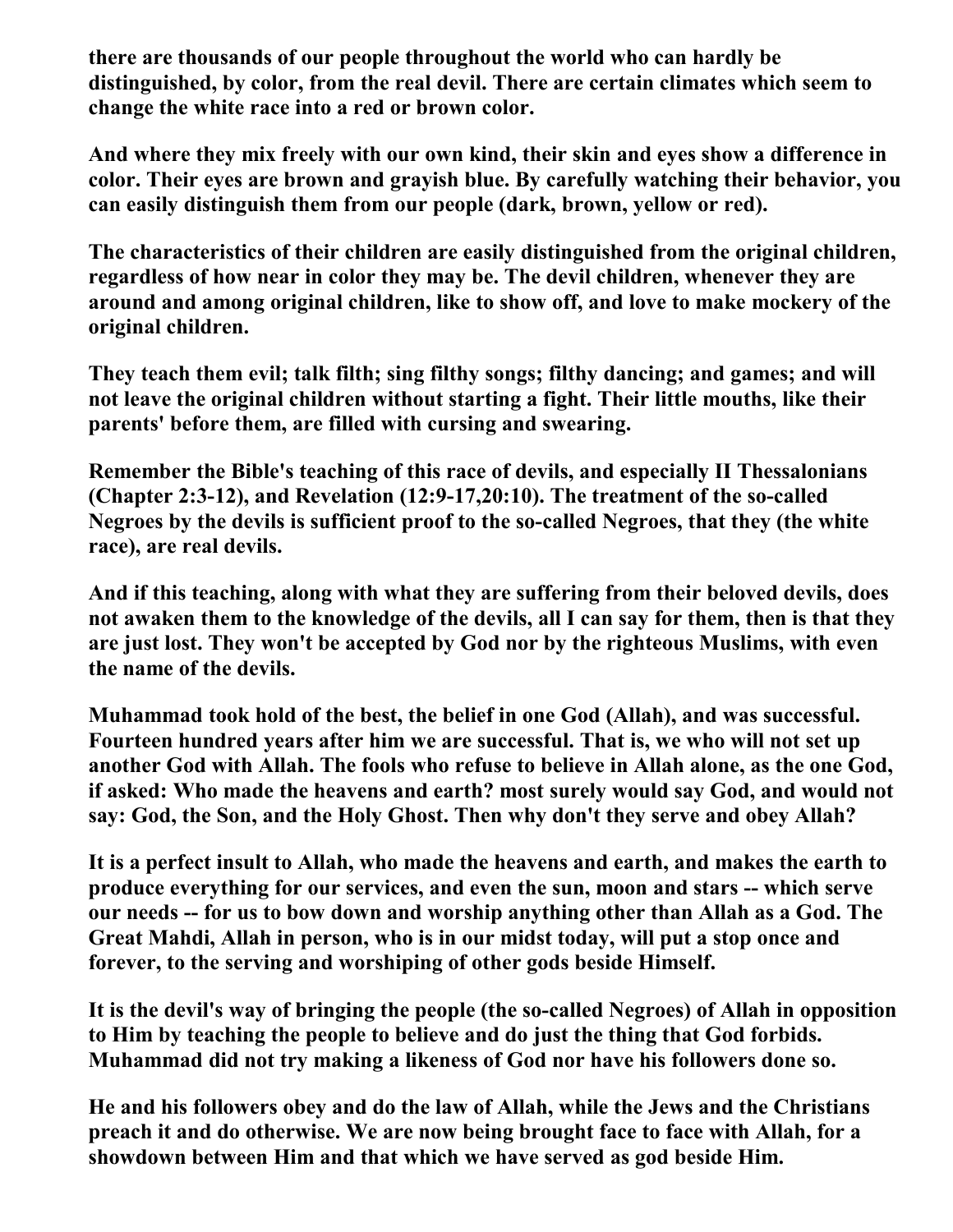**Whatever is in the heavens and whatever is in the earth submits to the God of black mankind -- the sun, the moon, the stars and the powers that uphold them are from the original black nation. He is the first and the last.**

**The black man produces these four colors: brown, red, yellow and white. The original people, whom the white race found here (red people), were the brothers of the black man, they are referred to as the Red Indians.**

**The Indian part of the name must refer to the name of the country from which they came, India. The All-wise Allah said that they came here 16,000 years ago and that they were exiled from India for breaking the law of Islam.**

**All of our colors -- brown, red and yellow -- have ruled since the black. The white race, the most recently made color, ruled all the other colors for the past 6,000 years.**

**Why is the black man just coming into his own? Because he desired to try getting experience (or trying everything) himself. Today you see every color in power but the black man, yet he is the originator of all. Now the Great Mahdi (God in person) with His infinite wisdom, knowledge and understanding, is going to put the original black man in his original place as he was at first, the God and ruler of the universe.**

**Notice the general awakening of this number one man of these people throughout the world of mankind, the crushed ones of the five above-mentioned colors. The last 6,000 years have witnessed the most terrible blows, meant to complete the destruction of this color.**

**Their color is most adapted to any part of our planet under any climatic condition. The color of their eyes (black and white) is of all the others, the best -- the most beautiful of all. Their black hair, white teeth are all the best for they are the best people.**

**They haven't had their day in many thousands of years. Fifty thousand years ago he had his complete fall. (I shouldn't use the word fall for it was not; he only allowed the weaker of himself to rule).**

**When he put the last color of his color into power, the white color or race became the real enemy of the father (black man) and tried and is still trying to exterminate the original color (black) by many ways and means.**

**Today, the white race, the blacks' worst enemies, has planned to make a last try to destroy the black man by pretending to be their friends and allow intermarriage.**

**Many Americans (especially the Southerners) don't like the idea, but will finally be persuaded by their more learned men when they see no other way of making a final stroke at the black man. It will be short-lived for the judgment will sit, and the agreement will be broken between the black and whites as it is written (Isaiah 29:17,18).**

**The original black man has been without the knowledge of himself for a long time and**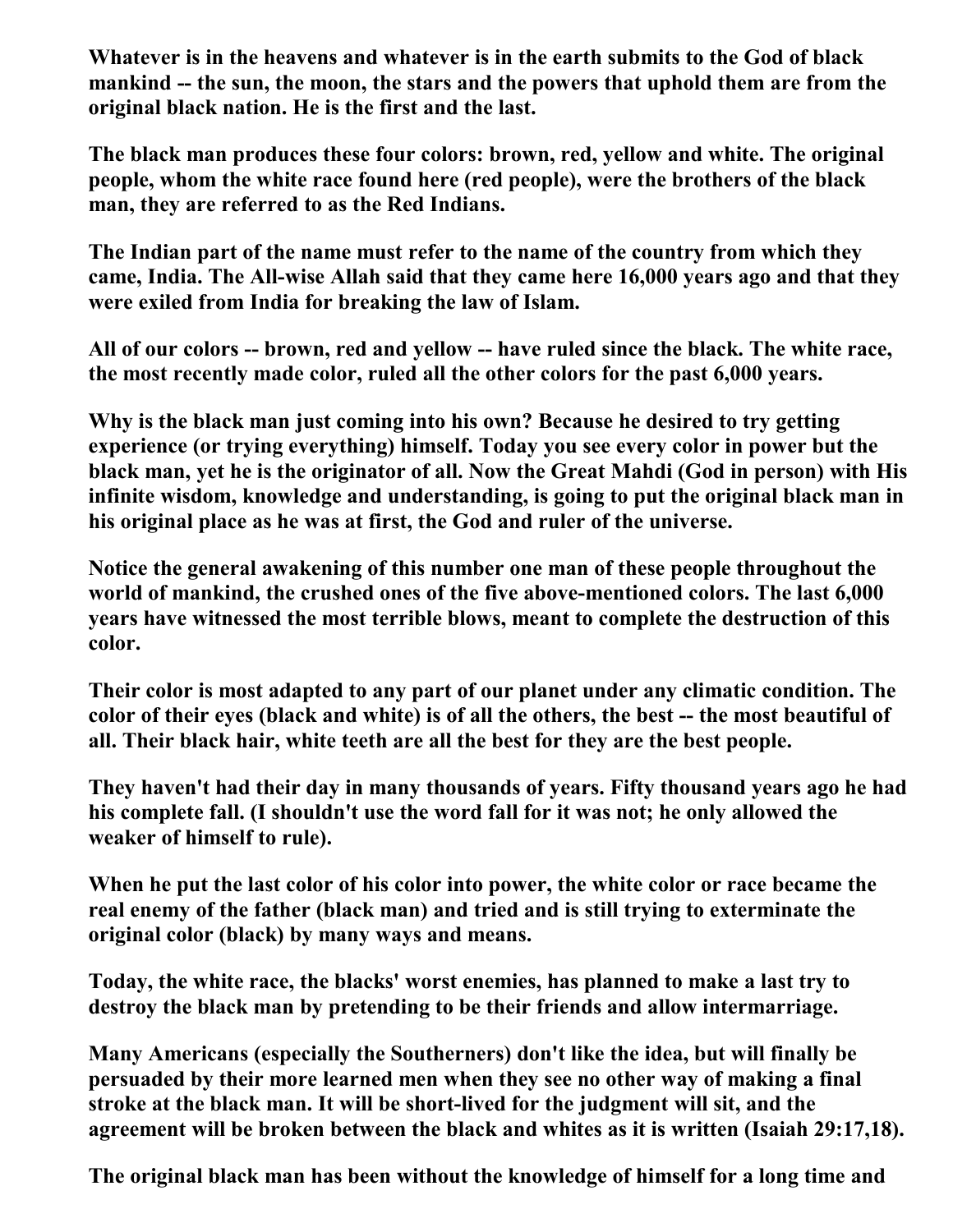**this one (the American so-called Negroes), of all of his kind, is the dumbest to the knowledge of self, due to the way his slave-master teaches and trains him.**

**But this is the time of the awakening of this poor slave and no powers on earth or in the heavens above will be able to prevent it. For it is the will and work of Allah and His choice of the people.**

**He has chosen the so-called Negroes, but they being blinded and made deaf and dumb, have not but a few chosen Allah to be their God; but they will, after they see more of His power displayed in the West -- and they will see it. It is going on now. It is a must with Allah to restore the lost sheep.**

**The black people are by nature the righteous. They have love and mercy in their hearts even after trying to live the life of the devils -- this is still recognized in them. When they are fully in the knowledge of self, they will do righteousness and live in peace among themselves.**

**One can't judge them now for they are not their own selves. We, the original nation of earth, says Allah, the Maker of everything -- sun, moon and stars and the race called white race -- are the writers of the Bible and Qur-an.**

**We make such history once every 25,000 years. When such history is written, it is done by twenty-four of our scientists. Once acts as Judge or God for the others and twentythree actually do the work of getting up the future of the nation, and all is put into one book and at intervals where such and such part or portion will come to pass, that people will be given that part of the book through one among that people from one of the Twelve (twelve major scientists) as it is then called a Scripture which actually means script of writing from something original or book.**

**There is a significance to the number 24 Scientists and the 25,000 years. The number twenty-four Scientists used is in accordance with the hours in our day and the measurement of the circumference of our planet around the equator and in the region of our Poles, Arctic and Antarctic Oceans.**

**Our planet is not exactly 25,000 miles in circumference, it is 24,896 and we, according to astronomy, don't have a full 24-hour day but near that--23 hours, 56 minutes and 46 seconds. The change made in our planets rotation at the Poles is about one minute a year and takes 25,000 years to bring about a complete change in the region of the Poles. The actual Poles are inclines 23 2 degrees to the plane of its orbit. The original black nation used 23 scientists to write the future of that nation for the next 25,000 years, and the 24th is the Judge or the one God, Allah. Allah taught me that, once upon a time they made history to last for 35,000 years. Let me stop here and say this:**

**My people must know the truth, the Gods truth -- the time is at hand! They are reared and taught by the devils and they know it not; and being ignorant of the truth, they offer opposition to the God of their salvation, Who is the very author of Truth.**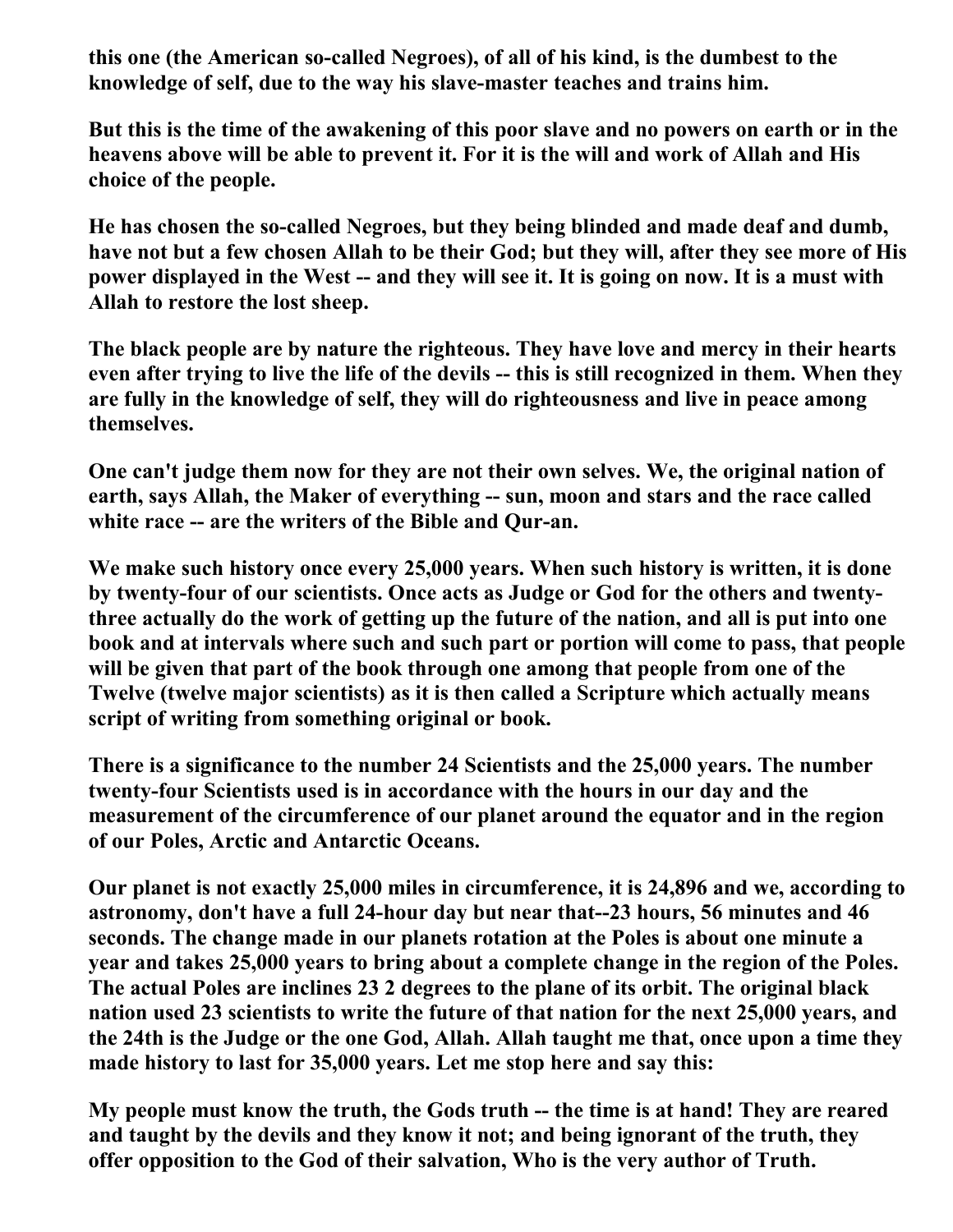**I am His Messenger. They do this because of the fear of the devils. They are made to believe that without the friendship of the devils they would perish.**

**The Bible warns them against the friendship of the devils (James 4:4). Whosoever therefore will be a friend of the world is the enemy of God. The sixth verse of the same chapter reads: Submit yourselves therefore to God. Resist the devil, and he will flee from you.**

**Do they dare resist the devils? No! Being without the truth of Allah and the devil, they are afraid; and that fear is the cause of their suffering and will be the cause of their destruction in hell, with the devils whom they love and fear. Preachers, who read and study to teach the Bible to your own people, get the understanding of it first before teaching it to the blind, deaf and dumb of your people lest you lead both them and yourselves to hell. Remember -- your white slave-masters are your translators and teachers of the Bible. They -- who will not give you justice under this law -- will not give you truth and justice in the World of God! Stop being a fool for false friendships of the devils, stop teaching your people to love their enemies, which is a lie the devils teach and claim that Jesus taught it.**

**We are the makers of divine histories, and who is better in knowledge than Allah?**

**Man is easily made, but the sun, moon and stars are much harder to make. Yet we are the makers of them. In making the moon, it was not our original father's intention to make the moon as it is. His real intention was to destroy the moon (earth) but failed and all others who make such attempts will fail.**

**What! You disbelieve it? Do you not see that the devils are trying to make themselves a satellite to make you believe that they are the masters of the heavens and earth, as it is written of them in the Bible and Holy Qur-an (Isaiah 14:13, 14-16th verses).**

**They destroyed other people, cities and opened not the house of his prisoners. None has fulfilled this prophecy better than America. She has destroyed other nations' cities while she has not suffered the loss of one of her cities by a foreign nation, while preaching the freedom of her own people from the powers of other nations.**

**She holds a whole nation (so-called Negroes) prisoner, and refuses to open the door of freedom, justice and equality to them. She threatens to go to war against other nations who hold any of her citizens prisoners. They now boast of building rockets to land on our moon; and to build a small contraption to try circling the earth like our moon, which we have made to revolve around the earth.**

**The following is from the Holy Qur-an: And we (the devils) sought to reach heaven, but we found it filled with strong guards and flames; and we (the devils) used to sit in some of the sitting-places thereof to steal a hearing. But he who tries to listen now finds a flame lying in wait for him@ (Holy Qur-an 72:8,9).**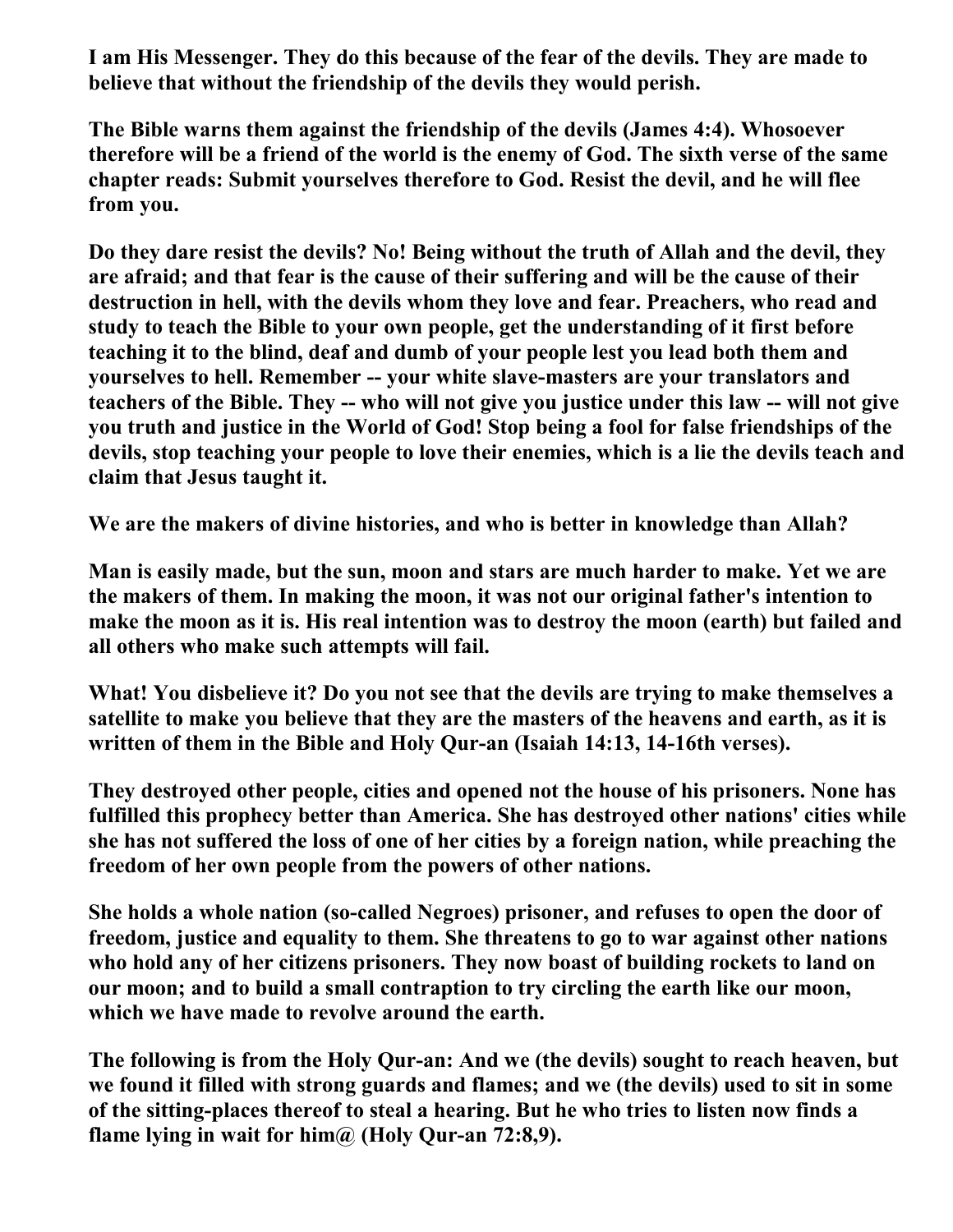**I am for the separation of my people from their enemies; that they share not in the enemies' destruction, even though I may lose my own life in this daring attempt to save them by the plain, simple truth of God and power. It must be done and will be done, regardless of whom or what. It can be done in one day, but Allah desires to make Himself known in the West, as it is written of Him.**

**Our 66 trillion years from the moon has proven a great and wise show of the original power, to build wonders in the heavens and earth. Six thousand years ago, or to be more exact 6,600 years ago, as Allah taught me, our nation gave birth to another God whose name was Yakub. He started studying the life germ of man to try making a new creation (new man) whom our twenty-four scientists had foretold 8,400 years before the birth of Mr. Yakub, and the Scientists were aware of his birth and work before he was born, as they are today of the intentions or ideas of the present world.**

**According to the word of Allah to me, AMR. Yakub was seen by the twenty-three Scientists of the black nation, over 15,000 years ago. They predicted that in the year 8,400 (that was in our calendar year before this world of the white race), this man (Yakub) would be born twenty miles from the present Holy City, Mecca, Arabia. And, that at the time of his birth, the satisfaction and dissatisfaction of the people would be: -- 70 per cent satisfied, 30 per cent dissatisfied.**

**And, that when this man is born, he will change civilization (the world), and produce a new race of people, who would rule the original black nation for 6,000 years (from the nine thousandth year to the fifteen thousandth year).**

**After that time, the original black nation would give birth to one, whose wisdom, Knowledge and power would be infinite. One, whom the world would recognize as being the greatest and mightiest God, since the creation of the universe. And, that He would destroy Yakub's world and restore the original nation, or ancient nation, into power to rule forever.**

**This mighty One, is known under many names. He has no equal. There never was one like Him. He is referred to in the Bible as God Almighty, and in some places as Jehovah, the God of Gods, and the Lord of Lords.**

**The Holy Qur-an refers to Him as Allah, the One God; beside Him, there is no God and there is none like Him; the Supreme Being; the mighty, the wise, the best knower; the light; the life giver; the Mahdi (this is He, Whom I have met and am missioned by).**

**He, also, referred to as the Christ, the second Jesus. The Son of Man, who is wise and is all-powerful. He knows how to reproduce the universe, and the people of His choice. He will remove and destroy the present, old warring wicked world of Yakub (the Caucasian world) and set up a world of peace and righteousness, out of the present so-called Negroes, who are rejected and despised by this world.**

**Mr. Yakub was, naturally, born out of the 30 per cent dissatisfied. As we know,**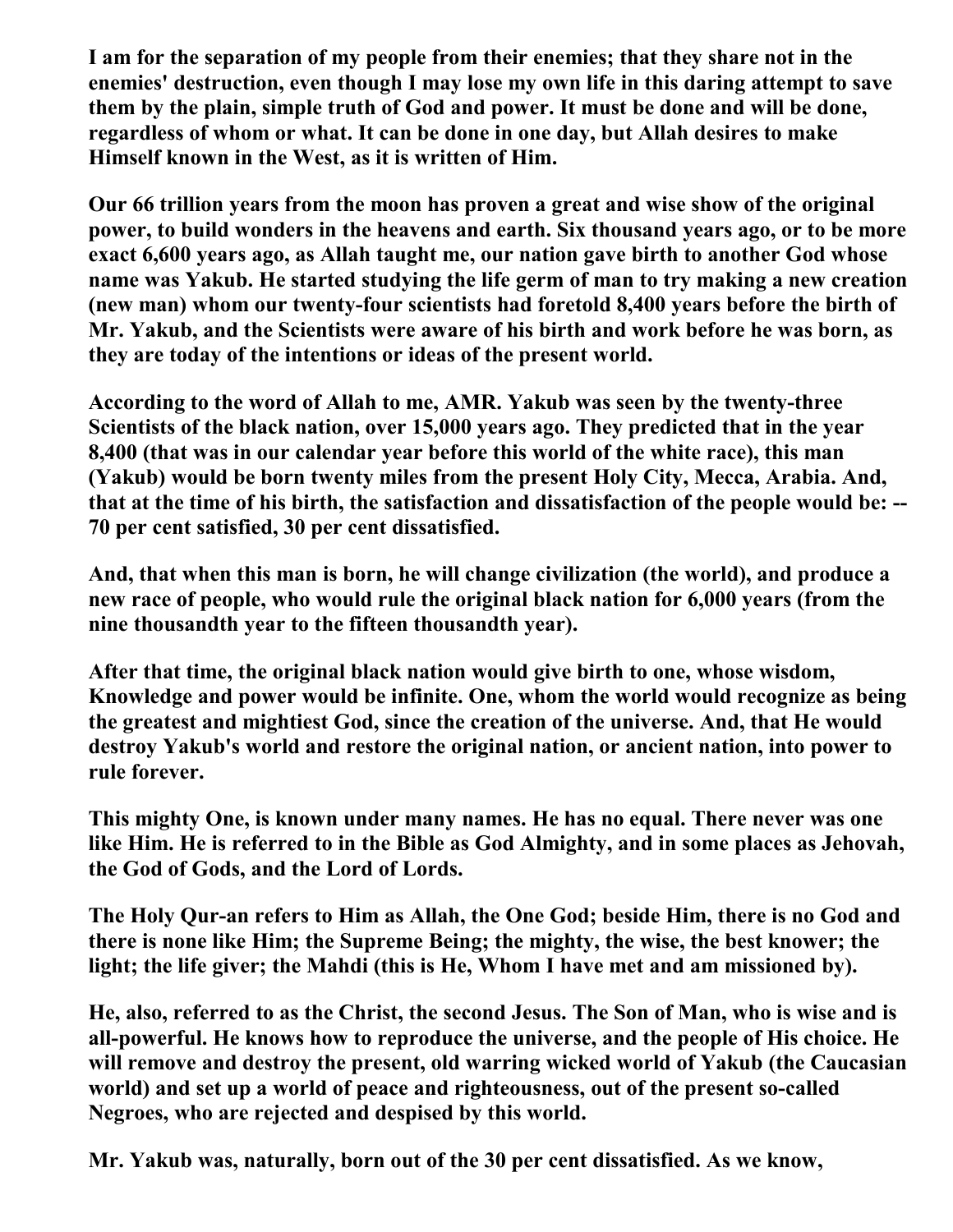**wherever there is a longing or demand for a change, nature will produce that man, who will bring it about.** 

**Allah taught me that the present percentage of dissatisfaction is 98 per cent near, 100 per cent, with the present ruling powers. This 100 per cent dissatisfied will bring about a 100 per cent change. Yakub did not bring about a 100 per cent change, but near (90 per cent). Allah said: When Yakub was six years old, one day, he was sitting down playing with two pieces of steel. He noticed the magnetic power in the steel attracting the other. He looked up at his uncle and said: Uncle, when I get to be an old man, I am going to make a people who shall rule you. The uncle said: What will you make; something to make mischief and cause bloodshed in the land? Yakub said: Nevertheless, Uncle, I know that which you do not know.**

**And, it was at that moment, the boy Yakub, first came into the knowledge of just who he was -- born to make trouble, break peace, kill and destroy his own people with a made enemy to the black nation.**

**He learned his future from playing with steel. It is steel and more steel that this made race (the white race), are still playing with. Steel has become the most useful of all metal for the people. What he really saw in playing with the two pieces of steel was the magnetic power of attraction.**

**The one attracting and drawing the other under its power. In this, he saw an unlike human being, made to attract others, who could, with the knowledge of tricks and lies, rule the original black man -- until that nation could produce one greater and capable of overcoming and making manifest his race of tricks and lies, with a nation of truth.**

**Yakub was the founder of unlike attracts and like repels, though Mr. Yakub was a member of the black nation. He began school at the age of four. He had an unusual sized head. When he had grown up, the others referred to him as the Big head scientist.**

**At the age of 18 he had finished all of the colleges and universities of his nation, and was seen preaching on the streets of Mecca, making converts. He made such impressions on the people, that many began following him.**

**He learned from studying the germ of the black man, under the microscope, that there were two people in him, and that one was black, the other brown.**

**He said if he could successfully separate the one from the other he could graft the brown germ into its last stage, which would be white. With his wisdom, he could make the white, which he discovered was the weaker of the black germ (which would be unalike) rule the black nation for a time (until a greater one than Yakub was born).**

**This new idea put him to work finding the necessary converts to begin grafting his new race of people. He began by teaching Islam, with promises of luxury to those who would believe and follow him.**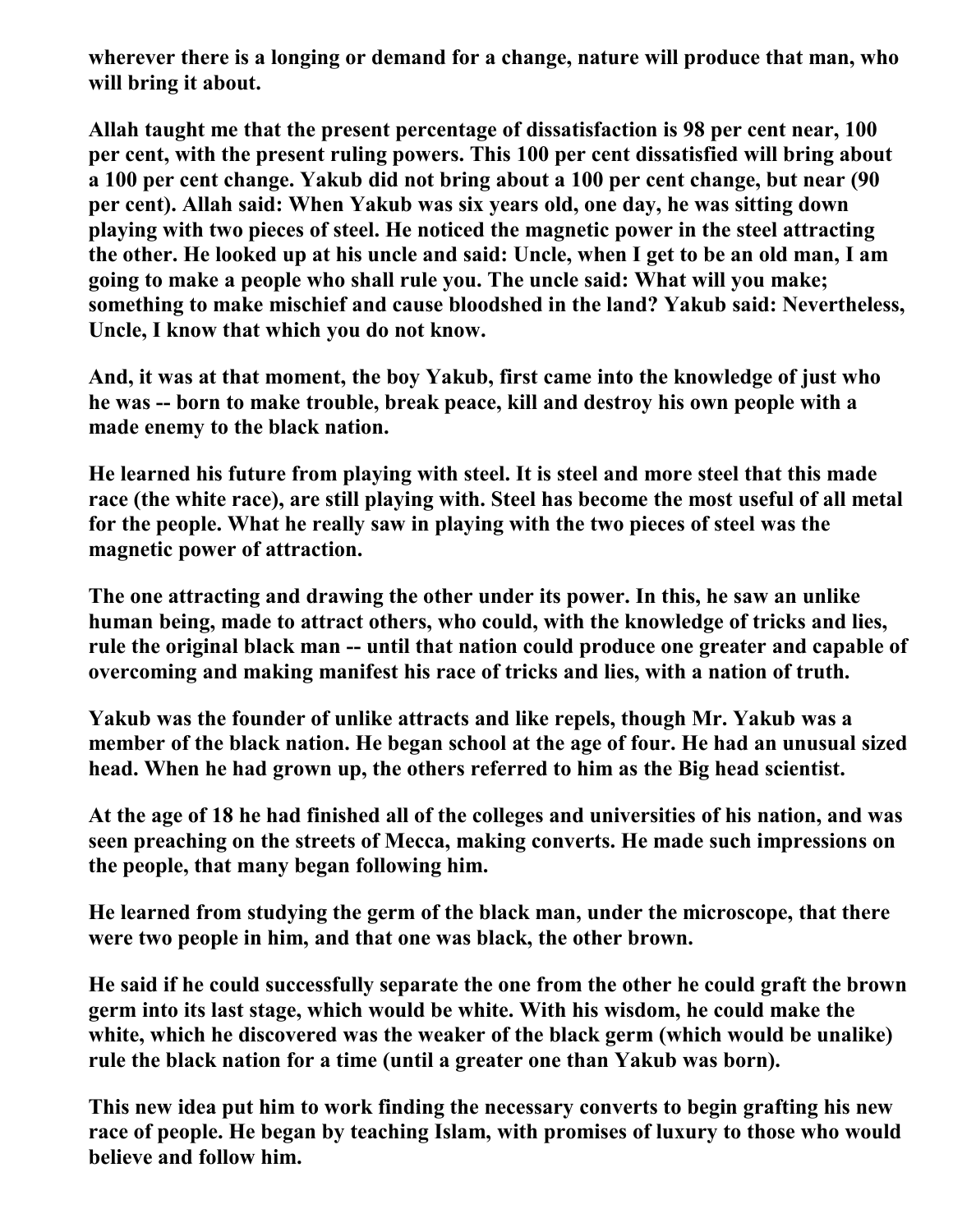**As Mr. Yakub continued to preach for converts, he told his people that he would make the others work for them. (This promise came to pass). Naturally, there are always some people around who would like to have others do their work. Those are the ones who feel for Mr. Yakub's teaching, 100 per cent.**

**As he made converts in and around the Holy City of Mecca, persecutions set in. The authorities became afraid of such powerful teachings, with promises of luxury and making slaves of others. As they began making arrests of those who believed the teaching, the officers would go back and find, to their surprise, others still teaching and believing it.**

**Finally they arrested Mr. Yakub. But, it only increased the teachings. They kept persecuting and arresting Yakub's followers until they filled all the jails.**

**The officers finally reported to the King that there was no room to put a prisoner in -- if arrested. All the jails are filled; and, when we go out into the streets, we find them still teaching. What shall we do with them? The King questioned the officers on just what the teachings were; and of the name of the leader.**

**The officers gave the King the answers to everything. The King said: This is not the name of that man. On entering the prison, the King was shown Yakub's cell. Wa-Alaikum. The King said: So you are Mr. Yakub? He said: Yes, I am. The King said: Yakub, I have come to see if we could work out some agreement that would bring about an end to this trouble. What would you suggest?**

**Mr. Yakub told the King: If you give me and my followers everything to start civilization as you have, and furnish us with money and other necessities of life for twenty years, I will take my followers and we will go from you.**

**The King was pleased with the suggestion or condition made by Yakub, and agreed to take care of them for twenty years, until Yakub's followers were able to go for themselves.**

**After learning who Mr. Yakub was, they all were afraid of him, and were glad to make almost any agreement with him and his followers.**

**This history or future of Mr. Yakub and his people was in the Nation's Book, by the writers (23 Scientists) of our history, 84,000 years before his birth. So, the Government began to make preparation for the exiling of Mr. Yakub and his followers. The King ordered everyone rounded up who was a believer in Mr. Yakub. They took them to the seaport and loaded them on ships.**

**After rounding them all up into ships, they numbered 59,999. Yakub made 60,000. Their ships sailed out to an Isle in the Aegean Sea called Pelan (Bible Patmos). After they were loaded into the ships, Mr. Yakub examined each of them to see if they were 100 per cent with him; and to see if they were all healthy and productive people. If not,**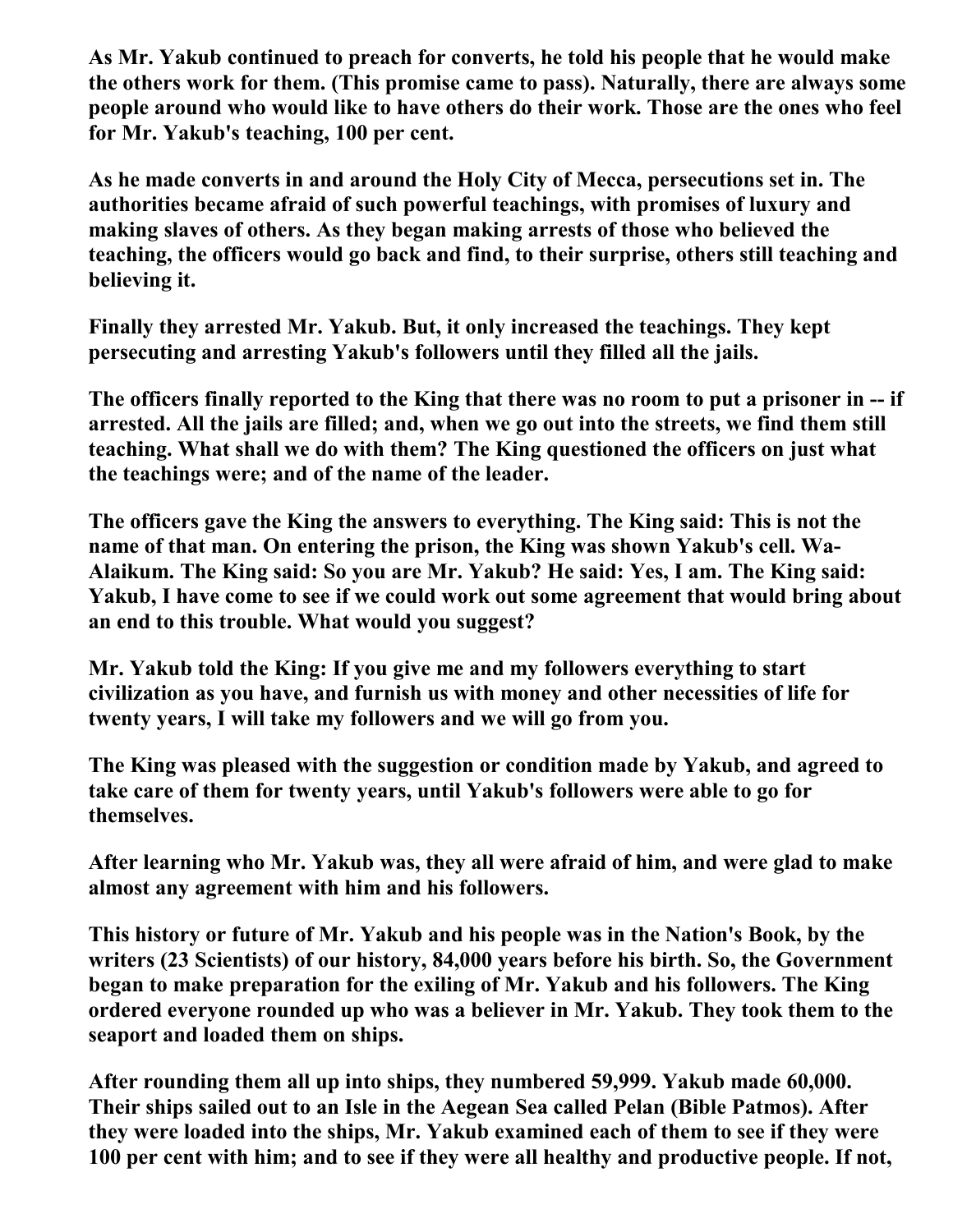**he would throw them off. Some were found to be unfit and overboard they went.**

**When they arrived at the Isle, Mr. Yakub said to them: See how they (the Holy people) have cast us out. Now -- if you will choose me to be your King, I will teach you how to go back and rule them all.**

**Of course, they had already chosen Yakub to be their King at the very start. So, Yakub chose doctors, ministers, nurses and a cremator for his top laborers. He called these laborers together and told them his plan for making a new people, who would rule for 6,000 years.**

**He called the doctor first and said: Doctor, let all the people come to you who want to marry; and if there come to you two real black ones, take a needle and get a little of their blood and go into your room and pretend to be examining it, to see whether their blood would mix. Then, come and tell them that they will each have to find another mate, because their blood does not mix. (It was the aim of Yakub to get rid of the black and he did.) Give them a certificate to take to the minister, warning the minister against marrying the couple because their blood does not mix. When there comes to you two browner ones, take a pretended blood test of them; but, give them a certificate saying that they are eligible to marry.**

**Mr. Yakub's charge to his laborers was very strict -- death if one disobeyed. They didn't know what Yakub had in mind until they were given their labor to do. He made his laborers, from the chief to the least, liars. The doctor lied about the blood of the two black people who wanted to marry, that it did not mix.**

**The brown and black could not be married (brown only). The doctors of today hold the same position over the people. You go to them to get a blood test to see if you are fit to be married.**

**Today, they say it is done to see if there are any contagious germs in the blood. I wish that they would enforce such a law today (keep the white from mixing with black -- just the opposite). Perhaps we could remain black and not be disgraced by a mixture of all colors.**

**In the days of Yakub's grafting of the present white race, a new and unalike race among the black nation for 600 years, his law was -- that they should not allow the birth of a black baby in their family, but the white (devil) should mix their blood with the black nation, in order to help destroy black; but, they should not allow the black to mix with their blood.**

**His aim was to kill and destroy the black nation. He ordered the nurses to kill all black babies that were born among his people, by pricking the brains with a sharp needle as soon as the black child's head is out of the mother.**

**If the mother is alert (watching the nurse), then the nurse would lie and fool the mother**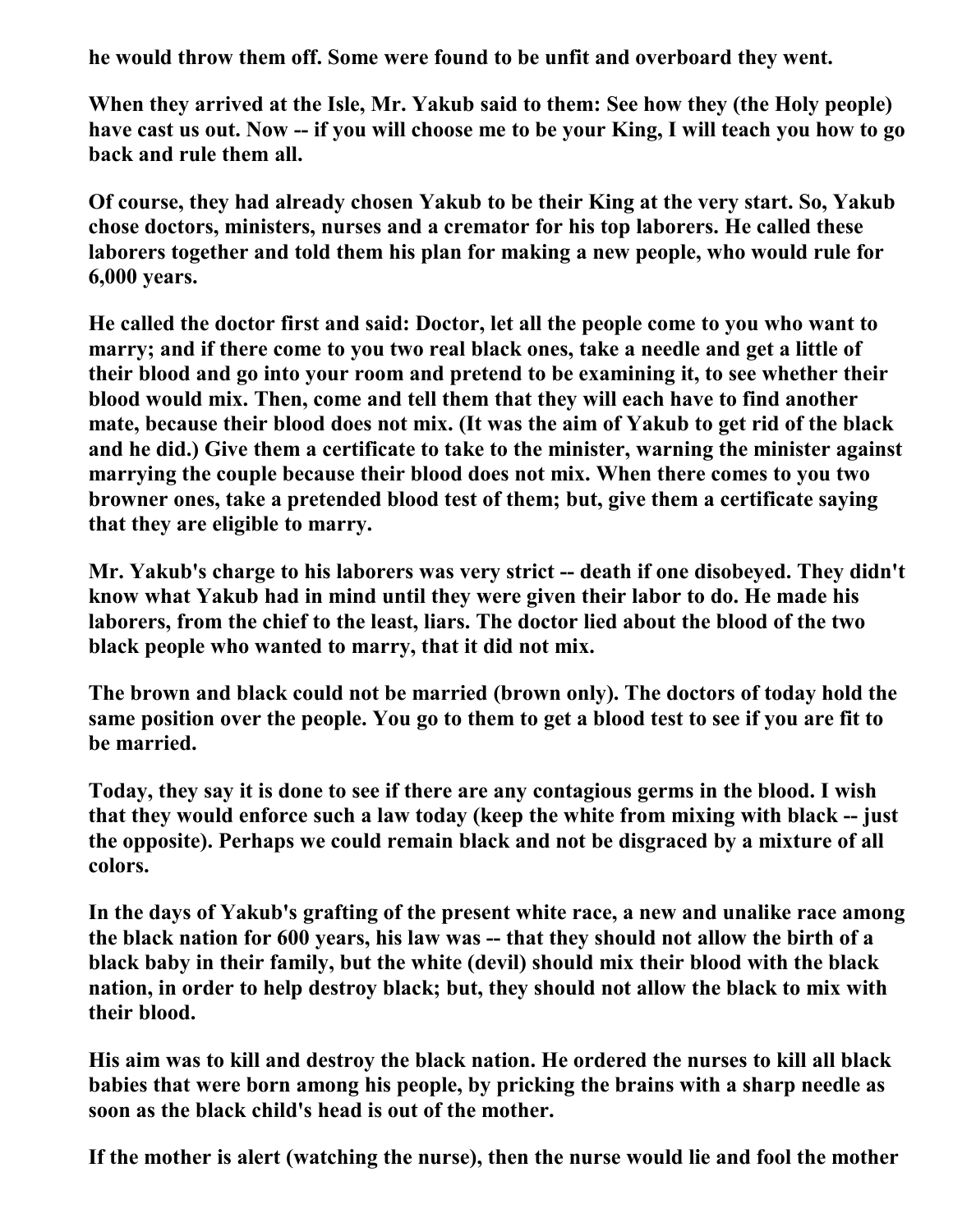**to get possession of child to murder it, by saying that she (mother) gave birth to an Angel child. And that she (the nurse) would like to take the baby to heaven, so when the mother dies, she would have a room with her child in heaven, for her baby was an angel.**

**This is the beginning of the first lie or liar; and, it was so that the nurse would take the black baby away on this falsehood and claim that they were taking the poor black baby to heaven. As Yakub had taught them, they would feed it to wild beasts and if they did not a wild beast to feed the black babies to, Yakub told the nurses to give it to the cremator to burn.**

**Mr. Yakub warned the laborers, from the doctor down to this cremator, that if anyone of them failed to carry out his orders, off go their heads.**

**When there was a birth of a brown baby, the nurse would come and make much ado over it, and, would tell the mother that she had given birth to a holy child and that she would nurse it for the next six weeks, for her child was going to be a great man (that is when it was a boy baby).**

**After the first 200 years, Mr. Yakub had done away with the black babies, and all were brown. After another 200 years, he had all yellow or red, which was 400 years after being on Pelan. Another 200 years, which brings us to the six hundredth year, Mr. Yakub had an all-pale white race of people on this Isle.**

**Of course, Mr. Yakub lived but 150 years; but, his ideas continued in practice. He gave his people guidance in the form of literature. What they should do and how to do it (how to rule the black nation). He said to them: When you become unalike (white), you may return to the Holy Land and people, from whom you were exiled.**

**The Yakub made devils were really pale white, with really blue eyes; which we think are the ugliest of colors for a human eye. They were called Caucasian -- which means, according to some of the Arab scholars, One whose evil effect is not confined to one''s self alone, but affects others.**

**There was no good taught to them while on the Island. By teaching the nurses to kill the black baby and save the brown baby, so as to graft the white out of it; by lying to the black mother of the baby, this lie was born into the very nature of the white baby; and, murder for the black people also born in them -- or made by nature a liar and murderer.**

**The black nation is only fooling themselves to take the Caucasian race otherwise. This is what Jesus learned to their history, before He gave up His work of trying to convert the mews or white race to the religion of Islam.** 

**And, the same knowledge of them was given to Muhammad by the Imams (or scientists) of Mecca. That is why the war of the Muslims against them came to a stop.**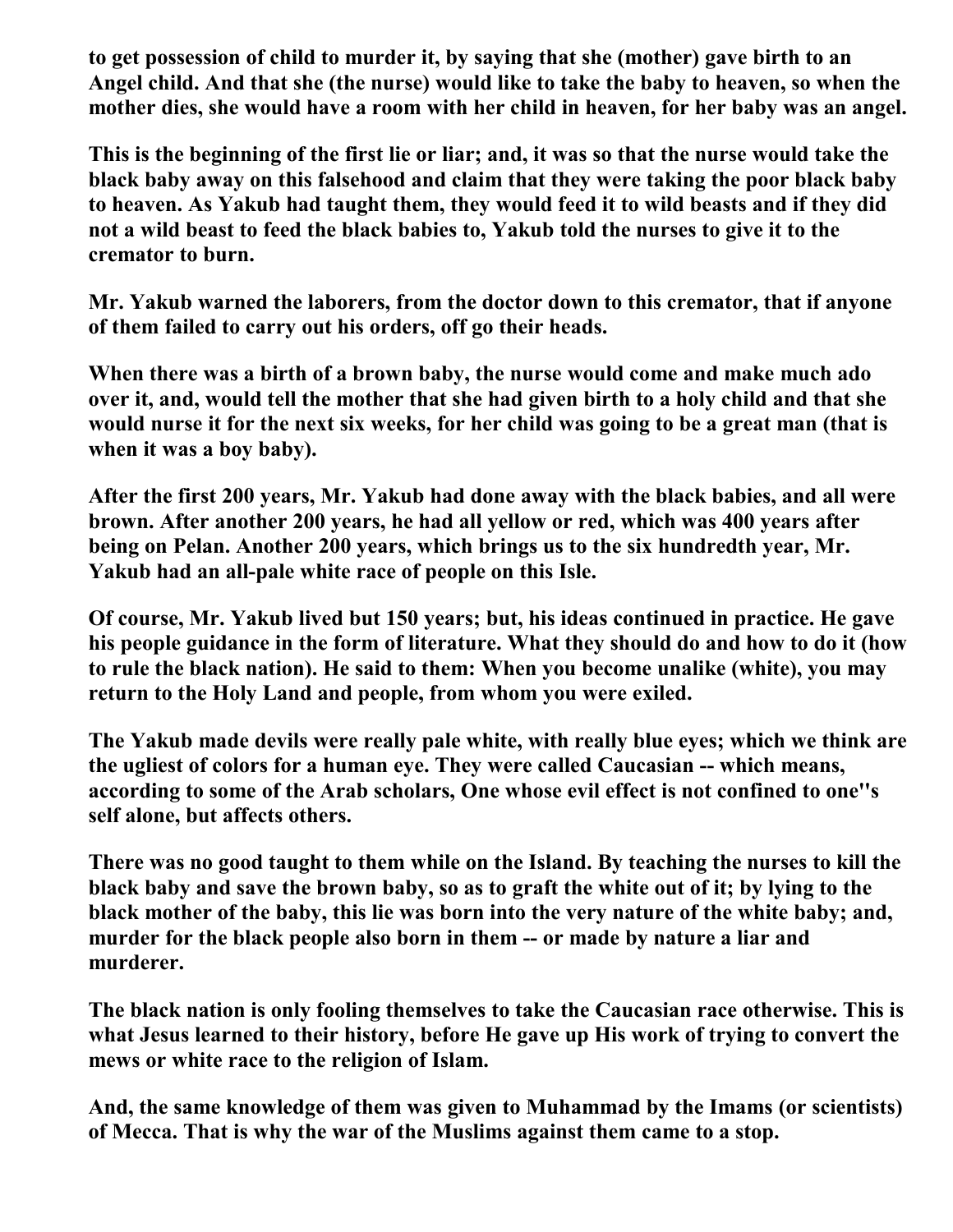**Muhammad was told that he could not reform the devils and that the race had 1,400 more years to live; the only way to make righteous people (Muslims) out of them was to graft them back into the black nation.**

**This grieved Muhammad so much that it caused him heart trouble until his death (age sixty-two and one half years). The old scientists used to laugh at Muhammad for thinking that he could convert them (the devils) to Islam. This hurt his heart.**

**Mr. Yakub taught his made devils on Pelan: That -- when you go back to the holy black nation, rent a room in their homes. Teach your wives to go out the next morning around the neighbors of the people, and tell that you heard her talking about them last night.**

**When you have gotten them fighting and killing each other, then ask them to let you help settle their disputes, and restore peace among them. If they agree, then you will be able to rule them both. This method the white race practices on the black nation, the world over. They upset their peace by putting one against the other, and then rule them after dividing them.**

**This is the reason why the American so-called Negroes can never agree on unity among themselves, which would put them on top overnight. The devils keep them divided by paid informers from among themselves. They keep such fools among us. But, the real truth of the devils sometimes converts the informers and brings them over to us as true believers. We don't bother about killing them, as I am not teaching that which I want to be kept as a secret, but that which the world has not known and should know.**

**After Yakub's devils were among the Holy people of Islam (the black nation) for six months, they had our people at war with each other. The holy people were unable to understand, just why they could not get along in peace with each other, until they took the matter to the King.**

**The King told the holy people of the black nation that the trouble they were having was caused by the white devils in their midst, and that there would be no peace among them until they drove these white made devils from among them.**

**The holy people prepared to drive the devils out from among them. The King said: Gather every one of the devils up and strip them of our costume. Put an apron on them to hide their nakedness. Take all literature from them and take them by way of the desert. Send a caravan, armed with rifles, to keep the devils going westward. Don't allow one of them to turn back; and, if they are lucky enough to get across the Arabian Desert, let them go into the hills of West Asia, the place they now call Europe.**

**Yakub's made devils were driven out of Paradise, into the hills of West Asia (Europe), and stripped of everything but the language. They walked across that hot, sandy desert,**  into the land where long years of both trouble and joy awaited them; but -- they finally **made it. (Not all: many died in the desert.)**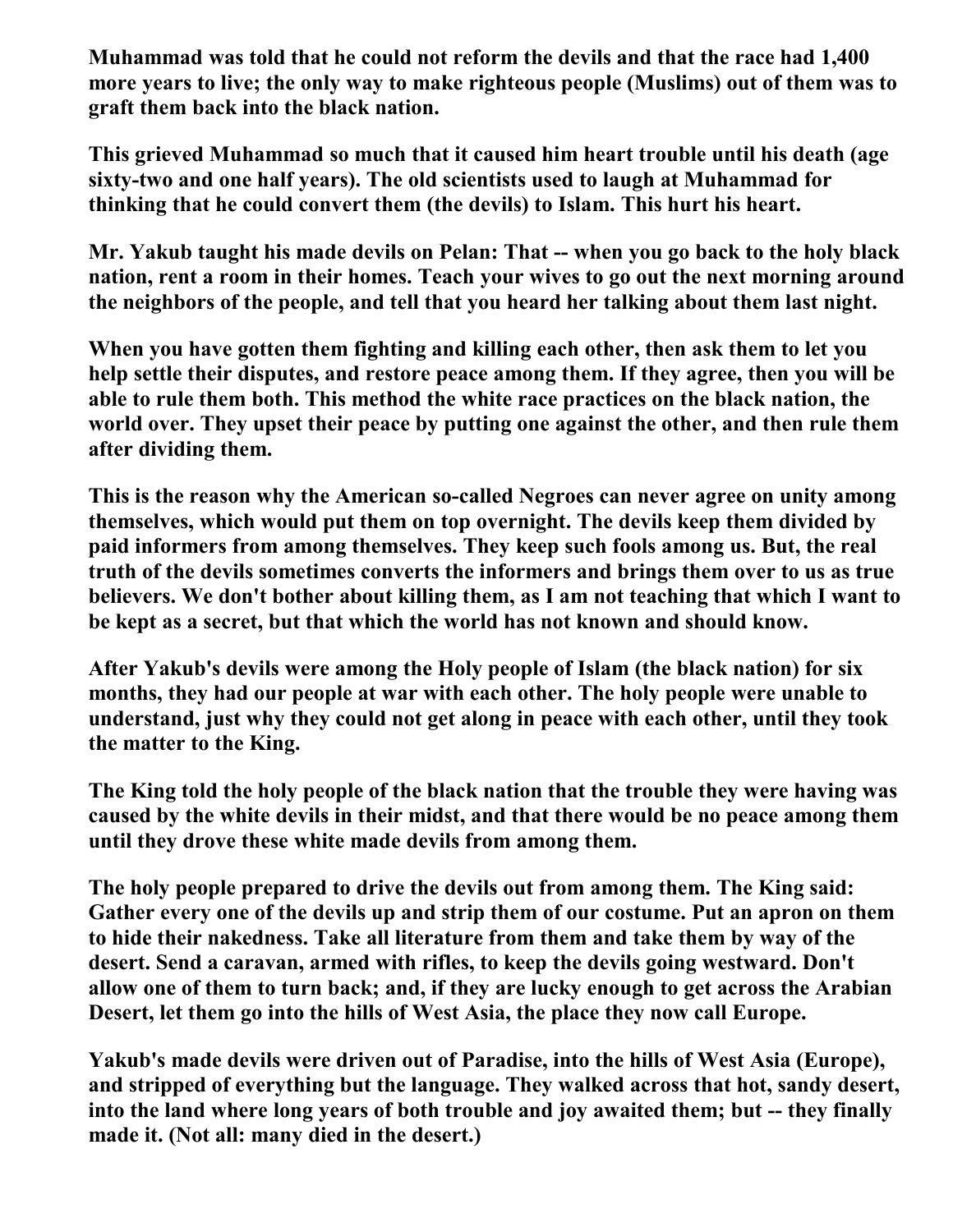**Once there, they were roped in, to keep them out of Paradise. To make sure, the Muslims, who lived along the borders of East and West Asia, were ordered to patrol the border to keep Yakub's devils in West Asia (now called Europe), so that the original nation of black man could live in peace; and the devils could be alone to themselves, to do as they pleased, as long as they didn't try crossing the East border.**

**The soldiers patrolled the border armed with swords, to prevent the devils from crossing. This went on for 2,000 years. After that time, Musa (Moses) was born: the man whom Allah would send to these exiled devils to bring them again into the light of civilization. Before we take up this first 2,000 years of the devils exiled on our planet, let us not lose sight of what and how they were made, and of the god who made them, Mr. Yakub.**

**Since we have learned that Mr. Yakub was an original man (black) the ignorant of our people may say: If Yakub was a black man and the father of the devils, then he was a devil. That is like one saying The horse is as much a mule as the mule.**

**Or, that an orange or lemon is as much grapefruit as the grapefruit: because the grapefruit is grafted from the orange and lemon. They are not alike because the grafted is no longer original.**

**Just what have we learned, or rather are learning from this divine revelation of our enemies, the devils? Answer: We are learning the truth, which has been kept a secret for 6,000 years concerning the white race, who have deceived us. We learn what is meant by the Bible's symbolic teachings: that they were made from dust.**

**This only tends to convey the idea that they were created from nothing; which means the low and humble origin of such creation.**

**Again, we learn who the Bible (Genesis 1:16) is referring to in the saying: Let us make man. This US was fifty-nine thousand, nine hundred and ninety-nine (59,999) black men and women; making or grafting them into the likeness or image of the original man.**

**Now that they are the same, but have the ways of a human being they are referred to as mankind -- not the real original man, but a being made like the original in the sense of human beings.**

**The Holy Qur-an throws a great light on the truth of the creation of this pale, white race of devils. O mankind, surely we have created you from a male and a female (Chap. 49:15). This makes it very easy to understand to whom it is referring. What mankind? Surely we created man from sperm mixed (with ovum) to try him, so we have made him hearing and seeing (Chap. 76:2).**

**Inasmuch as these chapters have a further reference to the spiritual creation of the Last Messenger, it is equally true that they refer to the physical creation of the white race. In another place, the Holy Qur-an says: We have created man, and now he is an open**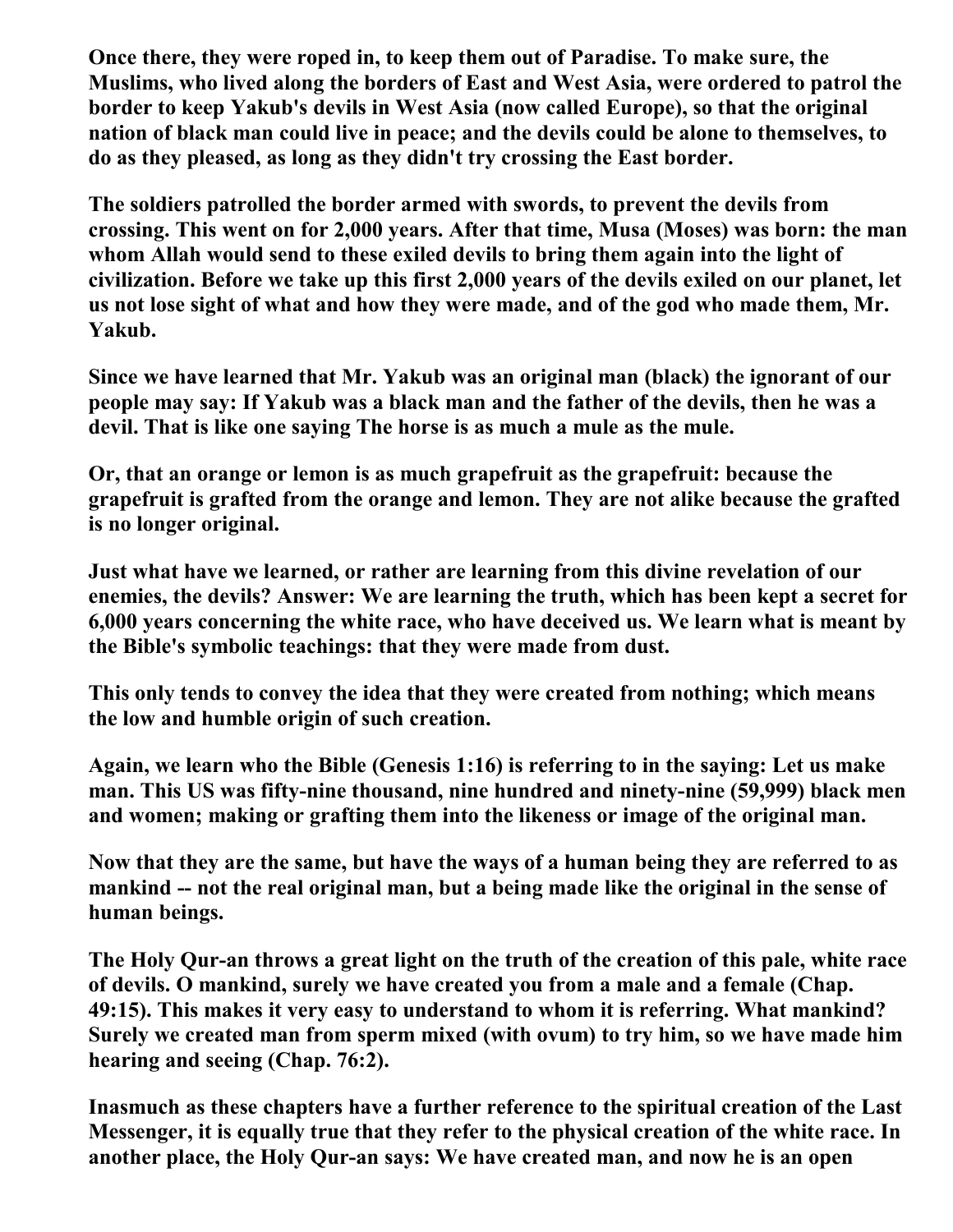**disputer.**

**Yakub's race of devils were exiled in the hills and caves of West Asia (now called Europe). They were without anything to start civilization and became savages. They remained in such condition for 2,000 years--no guide or literature.**

**They lost all knowledge of civilization. The Lord, God of Islam, taught me that some of them tried to graft themselves back into the black nation, but they had nothing to go by. A few were lucky enough to make a start, and got as far as what you call the gorilla. In fact, all of the monkey family are from this 2,000 year history of the white race in Europe.**

**Being deprived of divine guidance for their disobedience, the making of mischief and causing bloodshed in the holy nation of the original black people by lies, they became so savage that they lost all their sense of shame.**

**They started going nude as they are doing today (and leading the so-called Negroes into the very acts).**

**They became shameless. In the winter they wore animal skins for clothes and grew hair all over their bodies and faces like all the other wild animals.**

**In those days, they made their homes in the caves on hillsides. There is a whole chapter devoted to them in the Holy Qur-an. They had it very hard, trying to save themselves from being destroyed by wild beasts which were plentiful at that time in Europe.**

**Being without a guide, they started walking on their hands and feet like all animals; and, learned to climb trees as well as any of the animals. At night, they would climb up into trees, carrying large stones and clubs, to fight the wild beasts that would come prowling around at night, to keep them from eating their families.**

**Their next and best weapons were the dogs. They tamed some of these dogs to live in the caves with their families, to help protect them from the wild beasts. After a time, the dog held a high place among the family because of his fearlessness to attack the enemies of his master. Today, the dog is still loved by the white race and is given more justice than the so-called Negroes, and, is called the white man's best friend. This comes from the cave days.**

**After 2,000 years of living as a savage, Allah raised up Musa (Moses) to bring the white race again into civilization: to take their place as rulers, as Yakub has intended for them. Musa (Moses) became their God and leader. He brought them out of the caves; taught them to believe in Allah; taught them to wear clothes; how to cook their food; how to season it with salt; what beef they should kill and eat; and, how to use fire for their service. Moses taught them against putting the female cow under burden.**

**He established for them Friday as the day to eat fish, and not to eat meat (beef) on that**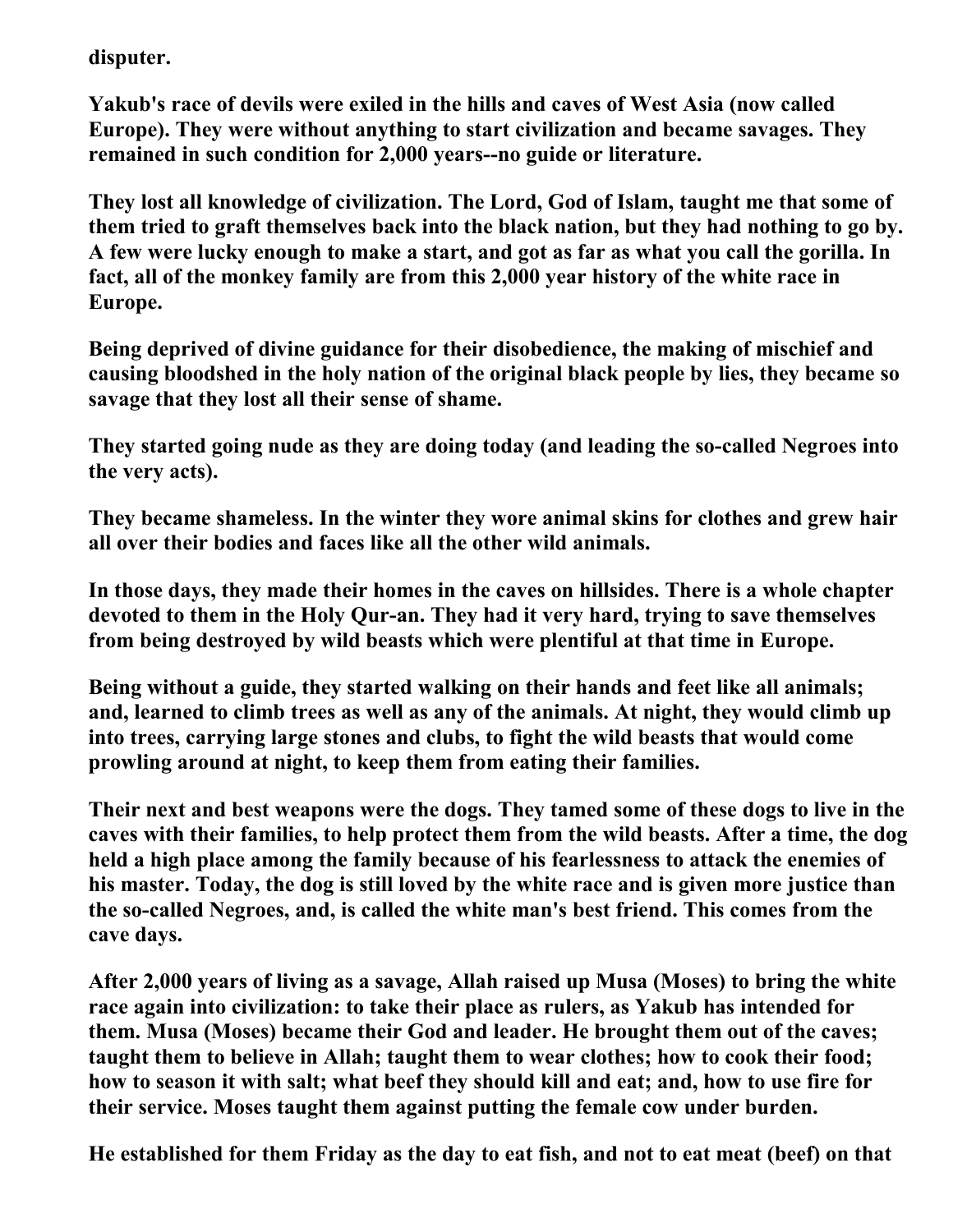**day. And, fish is the main menu on Fridays in many of the whites' homes today.**

**They were so evil (savage) that Moses had to build a ring of fire around him at night; and, he would sleep in the center of the ring to keep the devils from harming him. They were afraid of fire, and are still afraid of fire.**

**Allah said that: One day, Moses told them he was going to have fish come up from the sea that so that tomorrow we will have some fish.**

**On the next day, the fish were there. Moses had a boat load sent up from Egypt. Moses said: See! The sea came up last night and brought us some fish. One of the savages was a little smart and he said to Moses: Where is the water?**

**From then on, Moses recognized the fact that he could not say just anything to them. He had a hard time trying to civilize them. Once they gave Moses so much trouble that he took a few sticks of dynamite, went up on the mountainside, placed them into the group, and went back to get those who were giving him the most trouble.**

**He said to them: Stand there on the edge of this mountain and you will hear the voice of God. They stood there about 300 in number. Moses set the fuse off and it killed all of them.**

**The Imams got after Moses for performing this trick on the devils. Moses said to the Imams: If you only knew how much trouble these devils give me, you would do as I do. Moses taught the devils that if they would follow him and obey him, Allah would give them a place among the holy people. Most of them believed Moses, just to get out of the caves.**

**The Imams recognized the tremendous job Musa (Moses) had, trying to civilize the savages. These enemies of the righteous black nation of earth now had to take the place as the rulers and conquerors of the earth. The devils were given the knowledge and power to bring every living thing, regardless of its kind of life, into subjection.**

**And God said: Let us make man in our image, after our likeness: Let them have dominion over the fish of the sea; and over the fowl of the air; and over the cattle, and over all the earth; and over every creeping thing that creepeth upon the earth:@ and God said unto them: Be fruitful and multiply; and replenish the earth, and subdue it (Gen. 1:26,28).**

**The above was all necessary if the devils were to rule as a God of the world. They must conquer, and bring into subjection, all life upon the earth -- not land life alone, but they must subdue the sea and the like therein -- master everything, until a greater master of God comes, which would mean the end of their power over the life of our earth.**

**We all bear witness that the scripture quoted above refers to the Caucasian race. They are the only people who answer that description and word for the past 4,000 years.**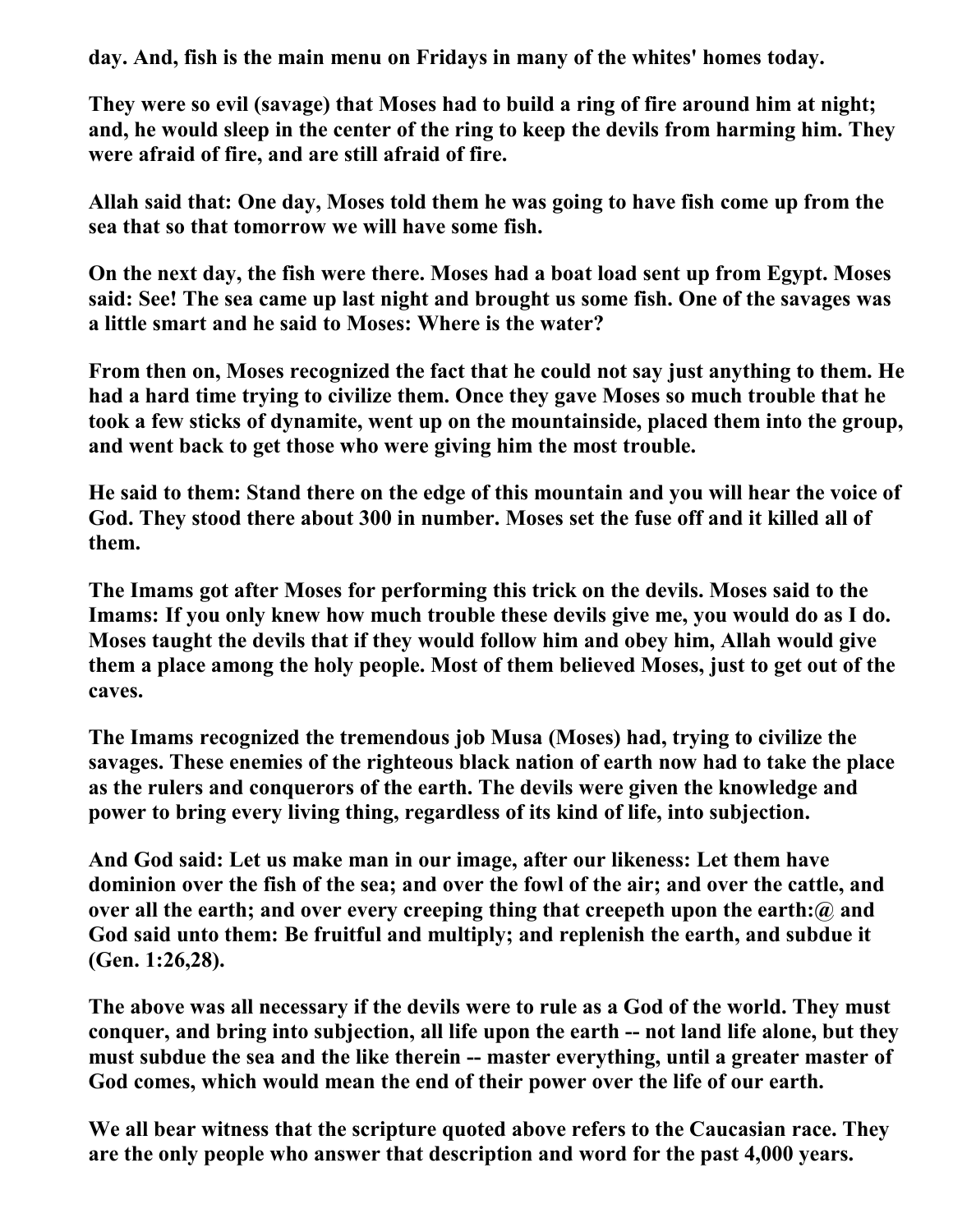**They have subdued the people and most every kind of living thing upon the earth. God has blessed them to exercise all their knowledge, and blessed them with guides (prophets) from among our own people; and, with the rain and seasons of the earth.**

**Today, their wealth is great upon the earth. Their sciences of worldly good have sent them, not only after the wealth of other than their own people, but even after the lives and property of their own kind. They have tired to re-people (replenish) the earth with their own kind, by skillfully killing off the black man and mixing their blood into the black woman.**

**But, the job is too big for them to ever conquer. The black nation, including its other three colors, brown, red and yellow, outnumber the Caucasian race, eleven to one.**

**God created them in His image (Gen. 1:27). They are in the image and likeness of a human being (black man), but are altogether different kind of human being than that of the black human beings.**

**Their pale white skin; their blue eyes (even disliked by themselves) tells any black man or woman, that in those blue and green eyes, there just can't be any sincere love and friendship for them. They are unlike and we are like. Like repels -- unlike attracts. The very characteristics of black and white are so very different.**

**Black people have a heart of gold, love and mercy. Such a heart, nature did not give to the white race. This is where the so-called Negroes are deceived in this devil race. They think they have the same kind of heart; but the white race knows better. They have kept it as a secret among themselves, that they may be able to deceive the black people.**

**They have been, and still are, successful in deceiving the black man, under the disguise of being the ones who want peace, love and friendship with the world, and with God - at the same time making war with the world, to destroy peace, love and friendship of the black nation.**

**A brother loves and desires for his brother what he desires for himself. So-called Negroes, do you have this kind of love and desire from the white race for you? Why? Because as I have shown to you, they are not your brothers, by nature. They are fully showing you, this day, openly, that they are different from you; and, you are different from them.**

**Why not try making brotherly love and friendship with your own kind first? To see you trying to integrate with the very enemy of yours, and God, shows beyond a shadow of a doubt, that you don't know yourself nor your enemies; or rather are lost in love for our enemies, I know you, who love your enemy, don't like that I tell you this truth. But, I can't help it--come what may. God has put upon me this mission, and I must do His will or burn.**

**Are you with me to do the will of God, or will of the devil and the disbelieving people? I**